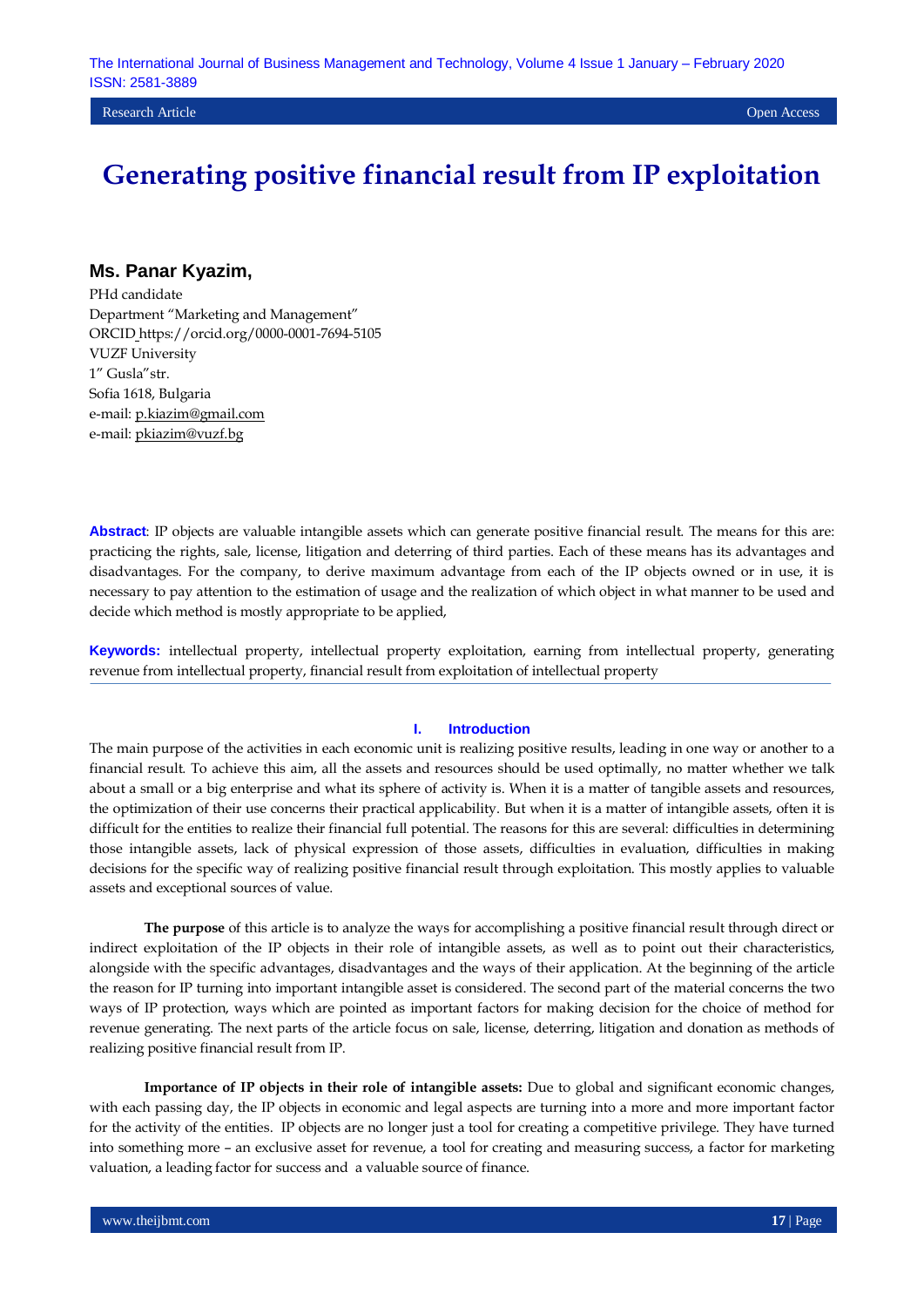More and more often, in all parts of the economy, on all the levels, the IP objects are starting to be actively used not only in their main purpose, but as objects of securitization, economic and financial intangible assets of big importance and not infrequently - as highly valuable assets. For their owners, IP assets are a small hidden treasure, which has to be esteemed, protected and by chance - utilized in the best positive manner. May be for this reason and not only , the tendencies lead more and more often, for the IP objects to be considered not as just an intangible asset but in their more significant role - the role of the so called intellectual capital. The intellectual capital includes 4 main types of capitalconsumer capital, human capital, structural capital and intellectual property. According to Business Dictionary [1], it is "collective knowledge ( documented or not) of separate units of the society organisation. This knowledge can be used to produce wealth, multiply output of physical assets, gain competitive advantage, and/or enhance value of other types of capital. Intellectual capital is now beginning to be classified as a true capital cost because (1) investment in (and replacement of) people is considered equivalent to investment in machines and plants, and (2) expenses incurred in education and training (to maintain the shelf life of intellectual assets) are equivalent to depreciation costs of physical assets'.

Defining the IP objects as capital and including them in the ranks of capital, turns them into a vital asset for each company and puts them at the heart of the existence and activity of the economic units. The specific characteristics of the IP objects, such as lack of tangible form, difficulty in value determination, relativity concerning the issue of the return of investments made for creating those assets, time-labor-resource consumption handling them, puts the entities in difficult situation. Often, it comes to a scenario in which the entities own valuable IP assets, but they cannot succeed in valuing them, appreciating them by importance, generating return of the investments and accordingly making advantage of the positive financial results generated from the IP assets in the most adequate way.

This requires the entities to understand not only the importance of the IP itself as asset and capital, but also the importance of the proper actions that should be taken for the exploitation of the IP, aiming at a financial result to be provided. Those actions should be compliant with all the positive and negative aspects of the characteristics of each IP object and should be undertaken paying attention to the type of protection, the different methods for generating revenue from them and the specific characteristics accompanying each way of realization of those objects.

**The type of protection of IP objects – a main factor in choosing the method of their realization:** Generating positive financial result from realization of IP objects depends on a couple of factors - the type of the object itself, the form of the property and the type of protection. In regard to the type of the object, we can talk about copyright, patents, trademark, industrial design, know-how and trade secret [According to the World Intellectual Property Organization"s classification, IP includes also related rights and geographical indications., which however will not be considered in the present work due to objective reasons]. Concerning the form of property conditionally the IP objects can be divided into internal and external. Internal assets are created by R&D from the company or an individual, while external ones are created on the basis of contractual relations - sale, license, merchandise, franchise and others. The main factor, however, which most perceptibly influences the choice of the way for generating positive financial results, is the form of protection, provided to IP objects. The importance of this factor is determined by the fact that difference protection forms enable application of different tools and devices for value generation. Provisionally the protection is divided into formal and informal.

**Formal protection** is bound with registration regime and all the administrative procedures emanating from it. Protection does not emerge automatically, but after due observation of all procedural requirements and after a number of proofs from the authorities. Main advantages of the formal protection are: more secure protection which provides documentary evidence of protection and in most cases - the wide scope of the protection, which is due and in detailed described in the enactment concerning this protection. Main disadvantage of this form of protection is that there are time and territory limits. In addition to this, it is necessary for an investment to be made in obtaining and maintaining the protection- i.e. paying taxes, representation fees, periodical maintenance charges. Formal protection is mainly applied to trademarks, industrial designs and patents.

**Informal protection**, on the other hand, is not bound with procedures and administrative actions. Generally speaking, the protection emerges automatically, as a consequence of specific circumstances or acts. Disadvantage of the informal protection is that is it not regulated documentary. In this case the protection depends entirely on the acts of the right owner, who has to protect them himself in one or another manner (like keeping a secret, privacy, watching out for violations from third parties). The consequence of the lack of documentary ground of the rights is that in some violation cases it is hard to be proved. Another disadvantage of the informal protection is that it mainly covers the direct copy and use of the IP objects. Whereas a big advantage of this type of protection is the lack of fees for acquiring and maintaining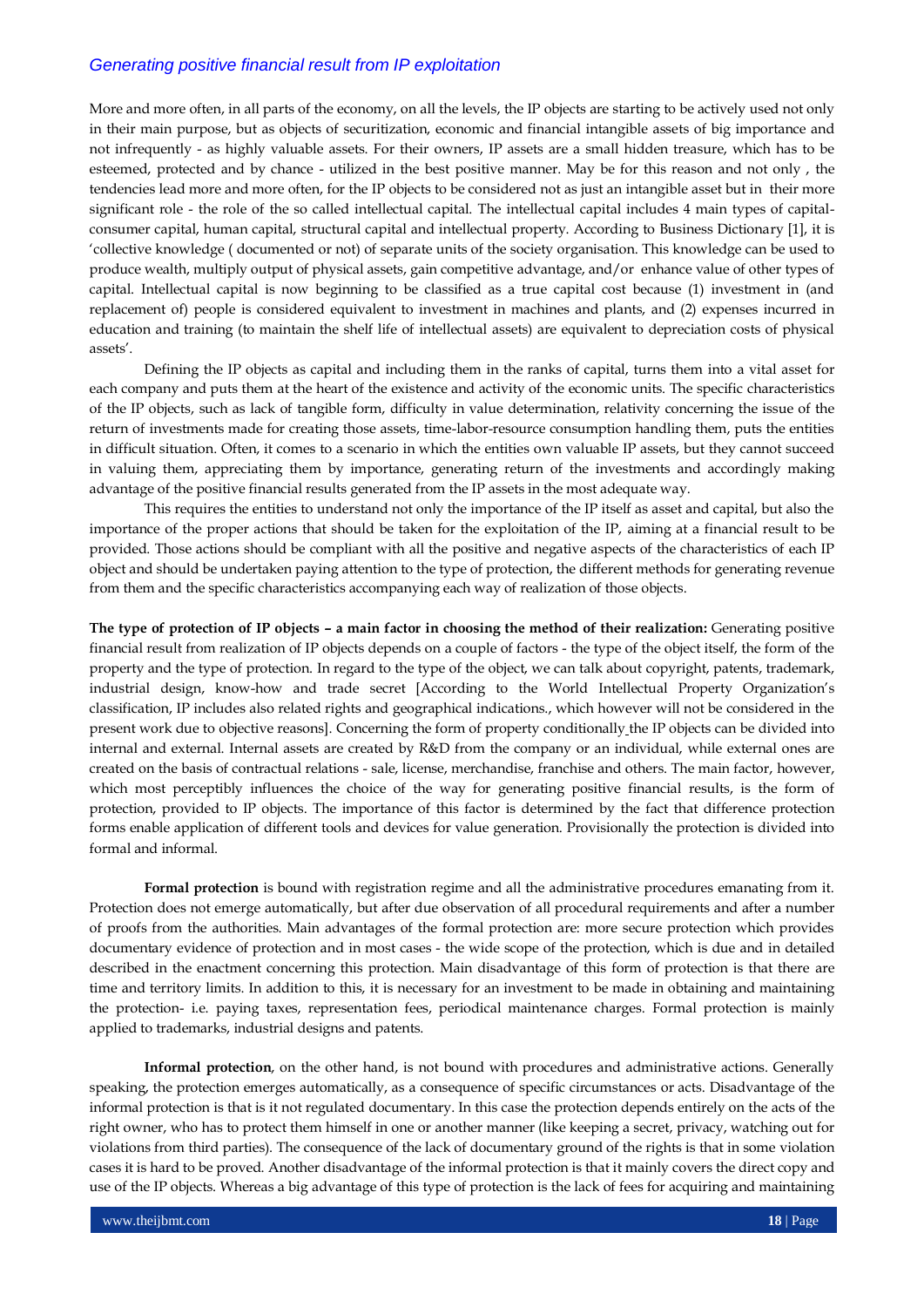the protection and the protection itself does not have any time or territory limitations. Informal protection is used for trade secrets, know-how and copyrights. Yet it should be considered that in some countries there is registration regime of copyright- voluntary or compulsory. According to WIPO [2], registry regime is valid for USA, Canada, Kenya and United Kingdom.

**Revenue generating through practicing:** In a purely historic aspect, the IP objects have been used from the very beginning of IP protection occurrence with the purpose of being used by their creator-morally by putting his name on the IP object and economically by taking advantage from the ability of IP to generate financial income. Nowadays, the essence of IP is expressed in creating exclusivity on the basis of the rights acquired. This exclusivity includes primarily the right of practicing the rights, i.e. use of the IP. The use of patent consists of creating a unique product which others do not have the right to produce. The novelty and originality of the invention patented beget additional profit by higher sale price and is capable to increase the market share of the company. The use and practicing of trademark rights allow the distinctive sign to be put on goods, products and services and to create value via differentiation of the trademarked issues from the others on the market. When using industrial design, which only the right holder is allowed to implement in the products, the value is created by the fact that the design is able to attract new customers, accordingly to contribute in increase of sales and generating of higher profit. The revenue from use of IP objects and practicing the rights can be applied to all fields of IP without respect of the form, the type and the means of protection.

**Revenue generating through licensing:** the use of the IP from the right owner does not exclude the alongside and simultaneous use from third parties under the appropriate conditions, permission for use and payment. Indeed, one of the main characteristics of the IP objects is their simultaneous use from many users, at many places, without effect on the quality characteristics, value and worth of the IP objects. The simultaneous use commonly is about grant of rights from performing economic activity from third parties and is known as licensing. Licensing has its huge advantages both for the licensor and the licensee. The first one ensures for himself additional cash flow and the second one receives for a fee the opportunity to use an IP object, for whose creation or buy otherwise he will have to make a great investment, which will be time-labour-resource consuming. In the licencing case, the positive financial result is being generated by the single act of granting rights for using IP or for economic realization or implementation of the IP in a product.

**Revenue generating through sale:** Usually sale is assumed as extreme measure for revenue generating. The reason for this is that the sale is irreversible and with the transfer of the property on the IP objects, the economic rights are being also transferred. I.e. with the sale all the opportunities for future profits from the object are washed out. For the creator of the IP only the moral rights are left. It is recommended the sale to be used as economic lever for financial income as last option. Prerequisite for a sale can be moral assertion of IP, economic inexpediency from the maintenance of the IP rights, options for good barter deal where the IP object to be exchanged for other necessities, profitable and with potential for company objects.

**Revenue generating trough litigation/lawsuit:** Litigation, or more precisely, taking actions against third parties infringing an entitiy"s IP rights, is one of the indirect ways of generating revenue. What is peculiar in this case is that the IP is created and the rights are acquired with the sole purpose to be used as stopper for the entering of competitors on the market. The objective is not this IP to be used or realized in other manners, but to be turned into a peculiar barrier for new players on the market. The secondary aim of this method and the IP created to serve it is IP to be used as a profit making tool. Ever since its inception, this IP is preordained to be owned and reserved in its protective function. This practice is known also as "patent trolling". The method is applied mainly with patents.

**Revenue generating trough deterring:** Deterring can rather be accepted as defensive strategy, which registers and obtains IP rights "just in case". That is, rights are being acquired for one prime IP which is being protected in order to be used and is of big importance for the entity and "just in case", for reinsurance, protection is acquired for a couple of other accompanying IP. This practice aims to deter the competitors from entering the market or to take actions against the entity. This method is mainly applied to patents and trademarks.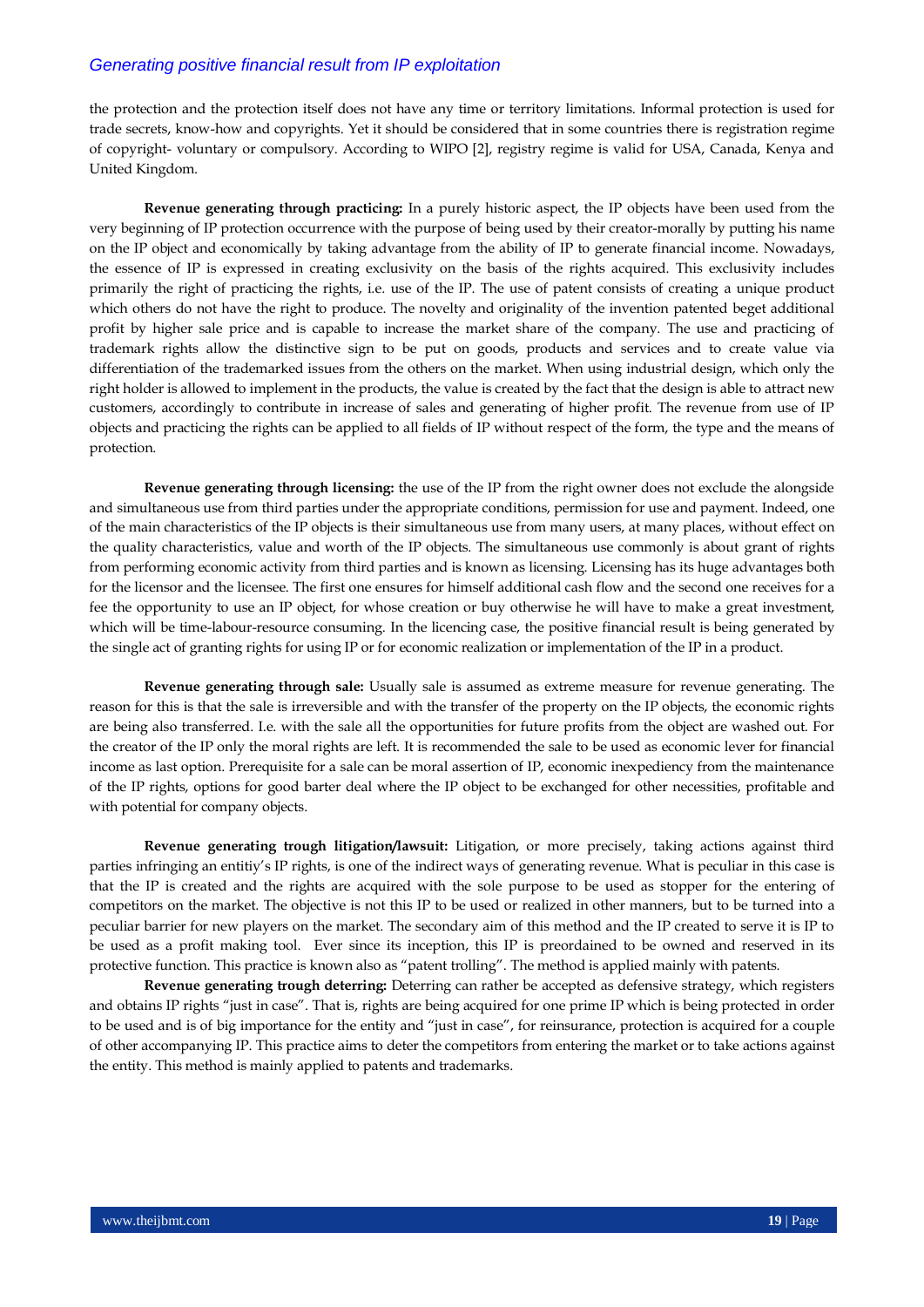#### Fig.1 [own figure of the author]



#### **II. Advantages and disadvantages of different methods of generating positive financial result from IP**

**Licensing**: exceptional advantage of profit generating through licensing is that there is opportunity for repeated license and unless there is exclusive license, there are no limits in the number, the territory and the form of the license. One IP object can repeatedly and simultaneously realize profit for the owner. It is a means of additional financing. The big disadvantage of licensing is that it is a complicated method as the formulating of the license from a legal perspective requires efforts, and also in some cases there is a need to provide additional help and support to the licensor.

 **Donation**: donation is a more specific case. When an IP object can not be realized through any other of the methods, this object can be donated. Through donation of IP there is a positive indirect result but it should be considered that not always this result is financial. Donation is not a reversible process which in some countries leads to tax reliefs. The non financial result of donation is expressed in the prerequisite of creating business contacts, realizing different opportunities, etc. Donation is also a good and effective PR approach.

**Litigations**: this method probably has more disadvantages than advantages. The main negative side of the litigation used for revenue generating is its uncertainty. Maintaining IP with the sole purpose of revenue generating trough lawsuits can cost a lot and can be an idle investment. To use this possibility, the company should keep paying the fees There is still a possibility, no circumstances of infringement to arise, respectively no need for lawsuits, and of course - no financial benefit to emerge. This leads to the conclusion that the investment in IP can be unprofitable.

 **Sale**: the advantage of sale is that one-off all the investments done are recovered and with the moment of the sale, the company receives a fresh cash flow, which can be invested in something better and cost effective. Disadvantage of this method is that the sale is irreversible. The sale is recommended for example when the IP objects don"t fit in the company"s future plans for development, when there are more promising alternatives and the object is morally exhausted.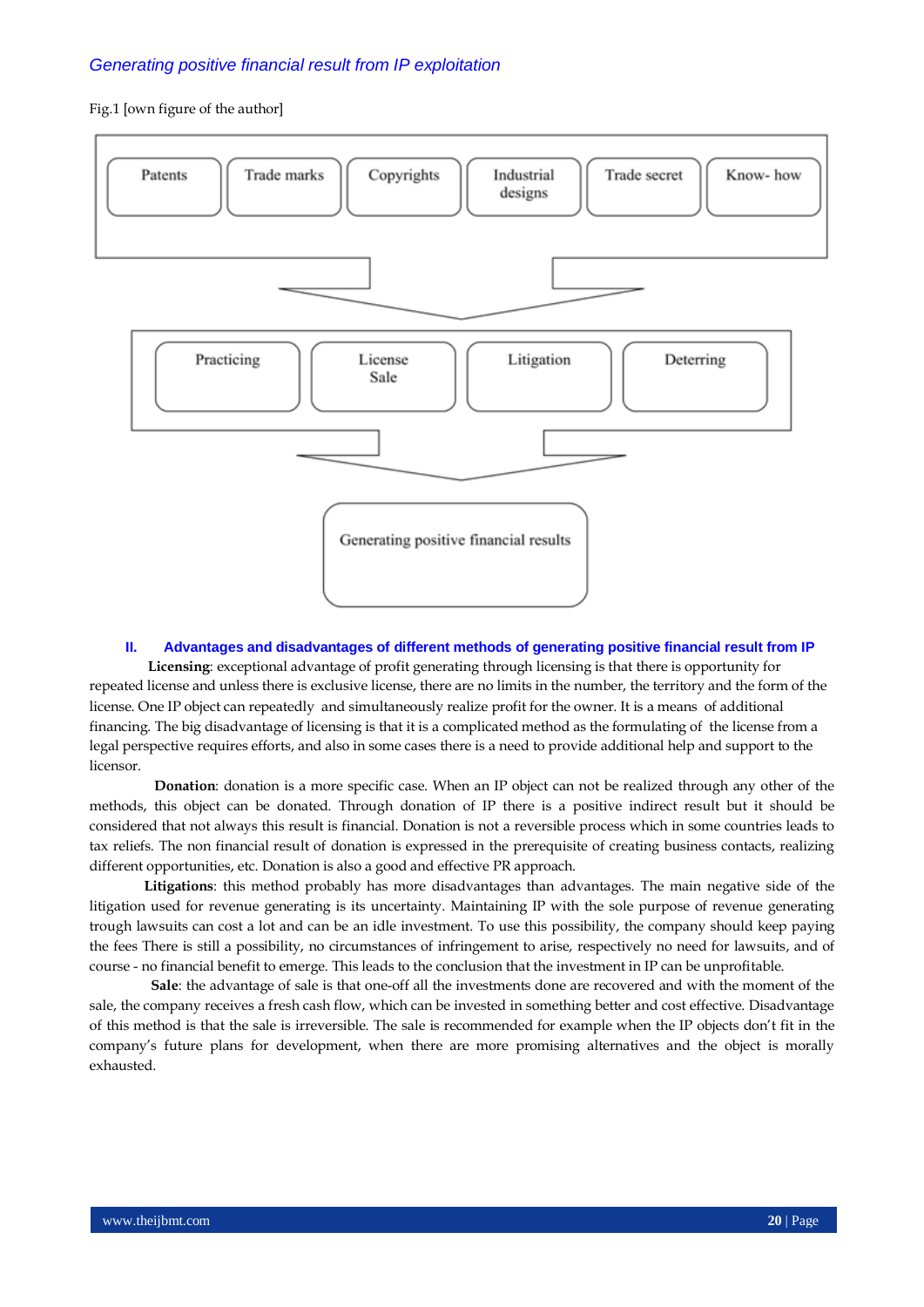

As an important intangible asset, IP objects can generate enormous in amount and long-lasting in duration positive financial result. The realization of this financial result depends on three main factors - the very characteristics of the objects, the ways of protection and the goals of the entity. In the optimal case, as a tool for realizing revenue, the choice should be done in favour of IP objects which simultaneously are:

- insignificant for the company
- negligible investments are invested in them

- have formal protection

The intersection of the importance of the IP objects, the formal protection and the size of the investment made in them, are the point where the choice for the way of gaining revenue should be made. Respectively, for the objects in the periphery, it is recommended that the method of practicing be applied. With the movement toward the intersection, the other methods should be chosen as follows: licensing, litigation, deterring and sale.

#### **References:**

- [1] <http://www.businessdictionary.com/definition/intellectual-capital.html> [Accessed 10th December 2019]
- [2] Refers to World Intellectual Property Organization
- [3] Panar Kyazim*, "Intellectual Property Management as Part of the Knowledge Economy",* [Food Industry Economics,,](https://journals.onaft.edu.ua/index.php/fie)  tom 11, issue 4/2019, ISSN-print: 2411-4111